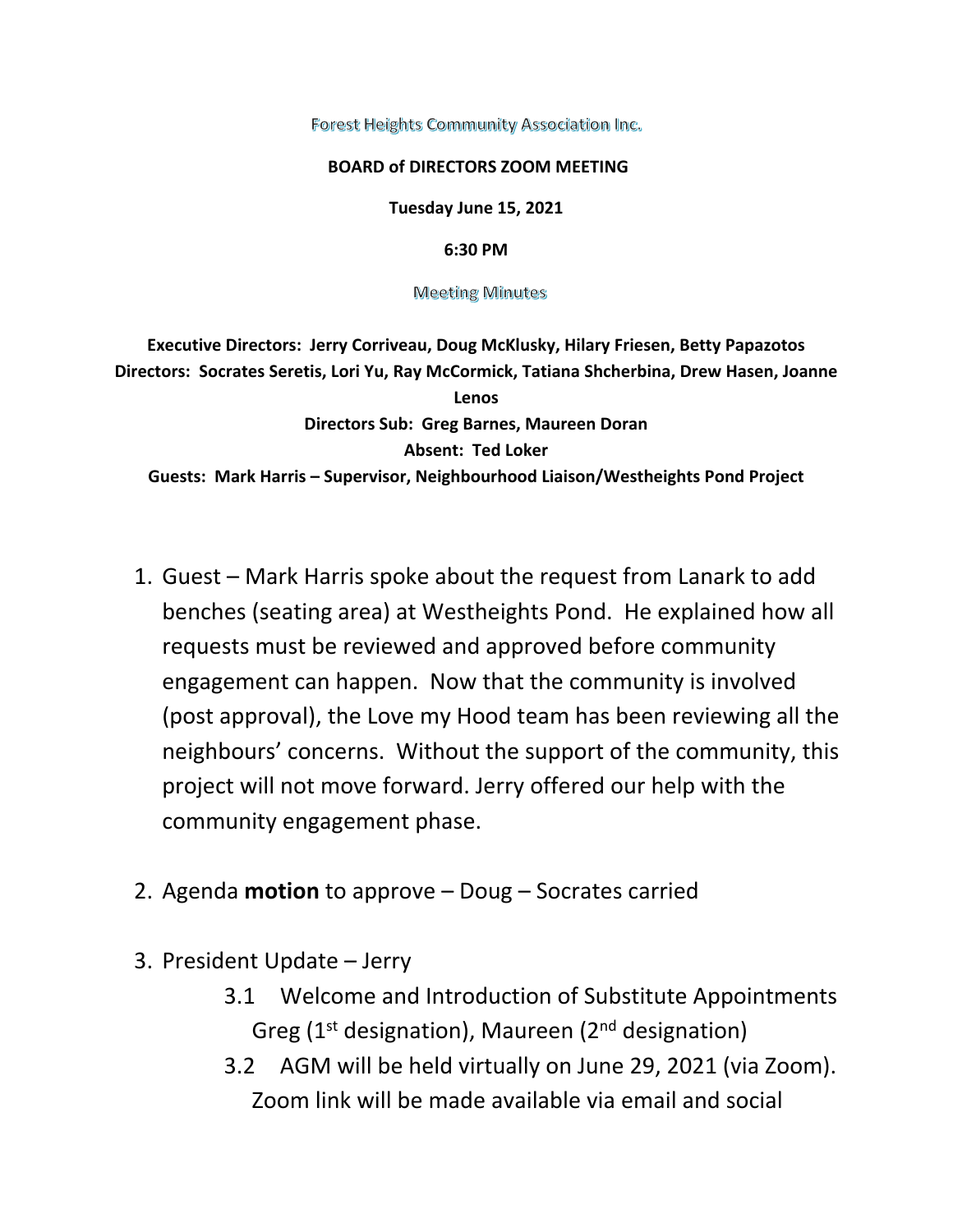media for anyone to participate. **Board for 2022 will be elected only in November**.

- 4. VP Doug reviewed the proposed amendments to the Constitution. These changes include but are not limited to:
	- 4.1 More focus on broader Community development/engagement/fulfillment
	- 4.2 Election Process A nominating committee (of 2 or more persons) will be appointed to review all nominees and present them to the membership. Floor nominations will only be considered if there is a vacancy on the board. Once the 11 Director slots are filled, those newly appointed will select who among themselves will fill the following positions:
		- 4.2.1 President
		- 4.2.2 Vice‐President
		- 4.2.3 Treasurer
		- 4.2.4 Secretary
	- 4.3 Remove section about limited participation for those living outside the Community
- 5. Treasurer Hilary presented the Balance Sheet and Profit and Loss statements. Because of Covid and the Centre closures, there has been minimal activity. Reports will be finalized and presented at the AGM, therefore the **motion** to approve the financials has been deferred until then